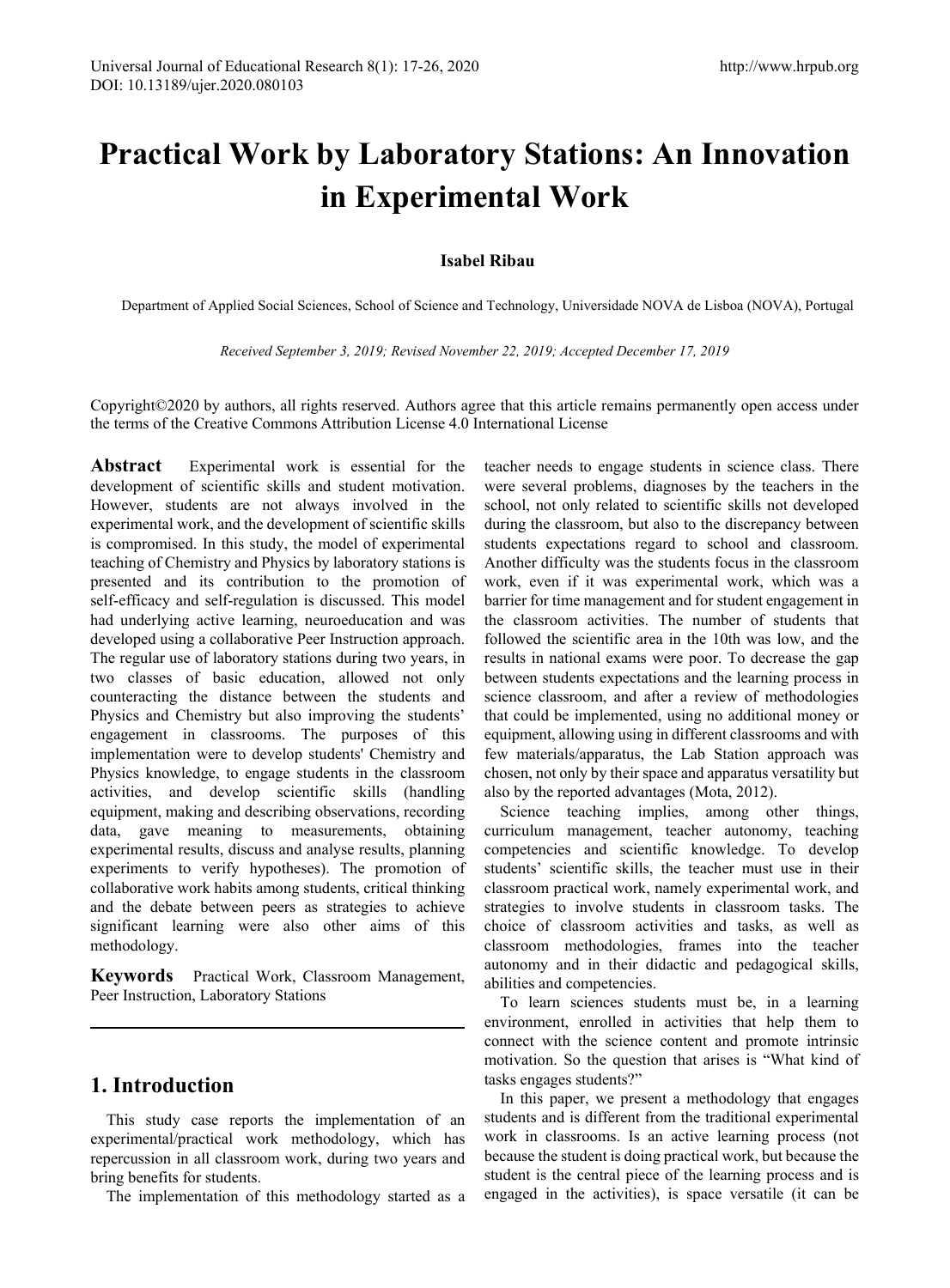applied in a normal classroom, or even in an open space outside the room- in the field) is ecological (it can be applied with everyday materials) and cheaper (is only necessary have um kit per lab station).

In the classroom, students are the centre of the learning process. During the class students have different activities that must be done in a defined time (they must learn how to manage time), implying not only that students must focus on the tasks and work collaboratively, but also that students must prepare themselves previously at home to do the experiments (inverted classroom).

The teacher is an organizer and a provider of learner environments: he organizes the worksheet (the tasks), the materials and the classroom space. During the classroom, he will support students, clarifying doubts, going through the different groups raising questions related to the activities that are being developed, and control time.

## **2. Literature Review**

#### **2.1. Teacher Autonomy and Curriculum Management**

There are three essential concepts related to the curriculum operationalization in the classroom: the curriculum himself, the curriculum management and the teacher autonomy. The teacher curriculum management implies, the teacher curriculum concept (learning contents, goals and activities to achieve them, students assessment), the school organization (sequence and schedule, collaborative work in the institution, teacher evaluation process), the school type of leadership (institution rules, routines and decisions), the teacher place in the organization. The results of the evaluation not only of the students (criteria, student assessment and evaluation) but also the teacher efficiency to promote the learning process (the evaluation strategies, the self-reflection, new goals) and in the end, the school assessment, are important items of the curriculum management. In this context, the teacher autonomy to develop strategies that provide students with tools to learn is very important once it knows the class's context (difficulties and strengths) and can use it to develop strategies. The teacher must use this autonomy in the classroom to apply different strategies and methodologies to achieve learning outcomes.

But contextualized the learning environment is not staying apart from the rest of the scholarly community. The Core Curriculum must be present in teacher minds when he/she plans classroom activities. In this sense core curriculum in science is the scientific competency, the abilities and skills, but also basic concepts of science that can be the support for more advanced knowledge.

### **2.2. The Learning Issue**

The cognitive-constructivist perspective of learning is

due to the Piagetian, Vygotsky model and Ausubel, Novak and Hanesian (1981). In perspective, the learner must learn to think and learn to learn, being the responsible for his learning course (Cachapuz, Praia & Jorge, 2000; Vasconcelos, Praia, Félix & Leandro, 2003).

In the assimilation theory of Ausubel et al. (1981) there are two dimensions of the learning process: how the knowledge to be learned is made available to the student (which can be by reception or by discovery) and how students incorporate this information into their existing cognitive structures (which can be mechanical or meaningful; If the learner attempts to retain new information, relating it to what he or she already knows, meaningful learning occurs; if the learner merely tries to memorize the new information, mechanical learning occurs). But the highlighting is placed on meaningful learning, that is, a process in which new information is related to a relevant aspect of the individual's knowledge structure (Ausubel et al., 1981). Meaningful learning occurs only when the new information (which presents a logical structure), interacts with previous knowledge (relevant and inclusive concepts available in the cognitive structure) and is anchored/connected to it becoming new knowledge. "If concepts, previous knowledge doesn´t exist the learner must learn mechanically the new information. In this sense, the most important single factor influencing learning is what the learner already knows, and the strategy to teach him accordingly with it" (Moreira & Masini, 1982: 9). During the learning process, the subject acquires knowledge which is organized in a cognitive structure related to each knowledge area. It is important also to consider the previous organizers (a general and inclusive cognitive structure that functions as a cognitive anchorage for the new one) if it doesn´t exist previous knowledge in an area, which may help to anchor new learning and lead to learning. In this sense, previous organizers must be more general, more abstract, and more inclusive than the subsequent learning material. In this perspective at the level of curriculum development and planning, these more general elements must be introduced first, and the concept will be progressively differentiated in terms of detail and specificity.

#### **2.3. Neuroeducation**

One of the neuroeducation aims is to improve ways to teach based on confirmed best teaching practices through scientific evidence of how humans learn (Fisher, Coch & Dawson, 2007; Goswami, 2006). It is possible to identify tenets and principles, but also instructional guideline from the literature, which constitutes the backbone of neuroeducation (Tokuhama-Espinosa, 2008, 77 to 81).

Neuroeducation has an interdisciplinary nature. It draws from neuroscience, psychology and pedagogy. Although these three areas have a different approach to the learning process, they share a common goal: explaining the learning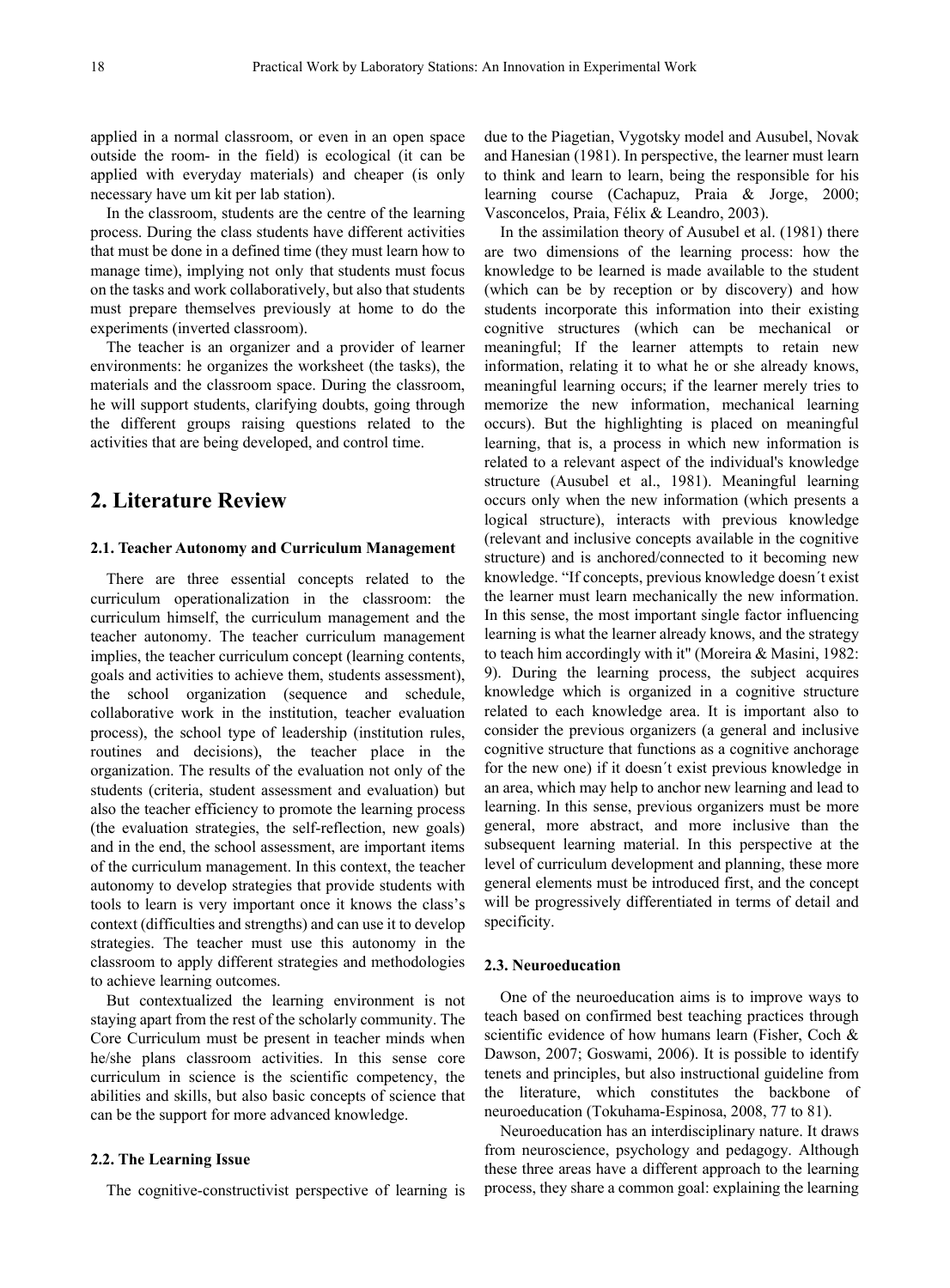process. In this context, the theories of human consciousness are important as they explain core concepts (how individuals know themselves and related to the world knowing the others). In this sense, metacognition is very important to improve and develop learning (Inchausti de Jou & Sperb, 2006; Beber, Silva & Bonfiglio, 2014; Rosa, 2014). Levine´s argues that memory and attention are driving constructs in learning. This theory link psychological models of intelligence to biologically based models.

There are brain functions related not only to academic skills (art, creativity, language, math, music, reading, science) but also life skills (affect and empathy, attention, emotions, executive functions and decision-making, face recognition and interpretation, memory, motivation, sensory perception, social cognition, spatial management and time management) (Tokuhama-Espinosa, 2013). Some authors like Damásio (1994, 2000, 2004) and LeDoux (2000) have analysed the connection between decision-making and emotion and concluded that there is no decision without emotion which will have consequences in the learning process. "We feel we learn" that´s the key to engage students in the classroom. As Damásio refer students only learn if they relate themselves with the school values and rules. Students must know which way they should cross to be a part of society. Without values and the linkage to the scholarly community, students will not construct a sense of belonging, and they will not integrate themselves as a part of it. So before the discipline, the school must construct an image to them, with clear structure, organization, with values (cultural, contextualized and scientific) with rules, rights and duties. Only after that, students can engage themselves in chemistry or physics. But emotional states are also related to motivation. Neuroeducation studies related to motivation indicated that feedback from the others is essential to promote positive (or negative) motivation and that motivation is the key to create positive learning environments (Reeve, 2004; Bray, Shimojo & O´Doherty, 2007). However, to be motivated to do something students must pay attention to it. So attention is also a pillar to engage students in the learning process (Levine, 2000; Sousa, 2000). At the individual´s executive function (the way the brain manages decision-making) and the decision making, regulates attention, it is also important to emphasize that is the learners choose what to ignore or what to pay attention. Social cognition (a person´s ability to work well with others) is also very important as a life skill. It influences the way an individual integrates and interact with the group. And as Mazur (1997) and Sousa (2000) found, one of the best ways of learning is to teach. Spatial management (the individual ability to understand one´s body in space) and time management (the individual ability to understand the concept of time) are also crucial life skills and the last one is also very important to form memories (Damasio, 2002). The literature in neuroeducation can give

the teacher some clues about how teachers can maximize students´ attention (Tokuma-Espinosa, 2013).

#### **2.4. Teaching and Learning Science**

In the Ausubel et al. (1981) theory of the teaching and learning processes of scientific concepts, learning is seen as an internal and personal process that involves the student in the active construction of knowledge and that progress in this learning process will occur according to the interests and capacities of each one. In this sense, constructivism emerges as the epistemological foundation for a curriculum that focuses attention on the individuality of the learner, the contexts in which they learn and in the involvement in the learning process (Cachapuz, Praia, João & Jorge, 2000; Nascimento, 2004).

On this theory the learning of scientific concepts are based on the concepts previously formed by students in their daily lives- the student is the constructor of his knowledge (cognitive constructivist theories of learning). The prior knowledge or pre-existing conceptions guide students in understanding new information, presented by teachers or books. This way, if the students' previous conceptions are articulated with the scientific version, conceptual apprehension occurs, but if they conflict with the scientific version, then conceptual change may not occur. It is important to highlight that it is difficult to learn without integrating new information into the networks of previous knowledge (Almeida, 1996; Praia, 1999).

The importance of the student prior knowledge is emphasized in research regarding physics and chemistry knowledge (Loureiro, 1993; Martins, 1993), but also biology and geology (Bettencourt & Amaral, 1994; Faria & Marques, 1994). In these research studies, that analyzed alternative conceptions and misconception, in science students, it was also underlined that previous learning is decisive in the new learning. That is, the previous knowledge and the degree to which it can be activated in learning situations determine new knowledge acquisitions (Almeida, 1996, 1998).

After the diagnosis of alternative conceptions, the teacher has at his disposal didactic tools that promote the student's internal reorganization of knowledge and to construct a new one (Sequeira & Freitas, 1989, Cachapuz, 1995). One of these didactic tools is laboratory experimental or practical work.

#### **2.5. Experimental Work and Self-Efficacy**

One important component of the science learning process is the laboratory /experimental/practical work. It can be seen as a tool that not only values the cognitive activity of the student emphasizing the importance of previous conceptions and the meaningful learning, but also allows the conceptual change (Teaching by conceptual change), which is not only about the acquisition of new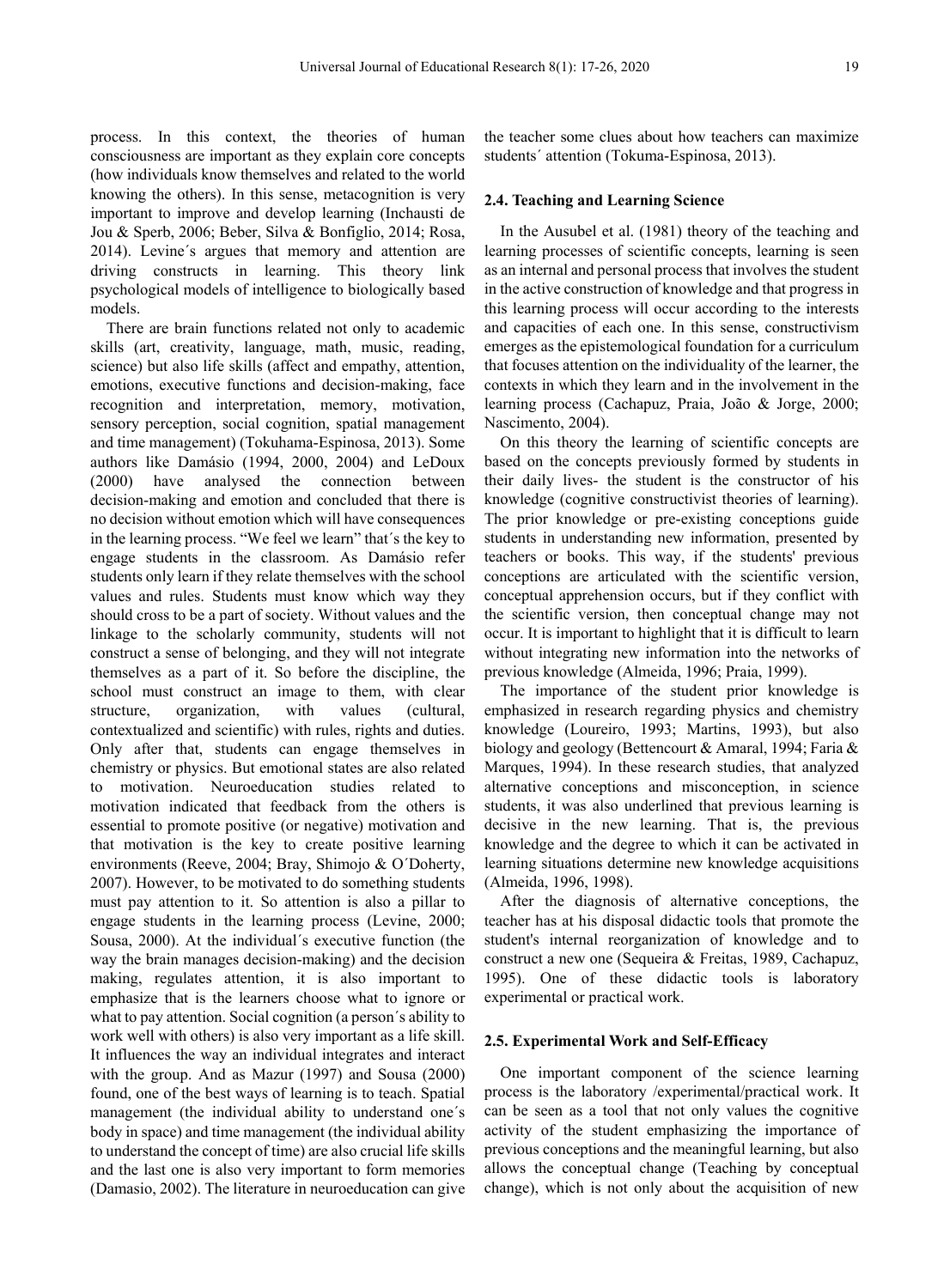knowledge by the students, but demands its conceptual reorganization (Nussbaum & Novick, 1982; Osborne & Freyberg, 1985; Driver, 1988). As referred by Cachapuz (2000) teaching by conceptual change, underlies the use of metacognitive strategies that involve students in a continuous exercise on thinking, where the use of activities involving critical and creative thinking helps to develop higher-level skills. The teacher is no longer the central part of the classroom, but is the student's helper and the leader/mediator of the cognitive process developer. In a learning-by-building logic of knowledge, the learner's initiative is demanded and the teacher role is to be the supervisor and a guide (Almeida, 1998, 57). It is important to focus on the teaching-learning process of the learner, creating conditions for personal involvement (Praia, 1989; Almeida, 1998; Azevedo, 2004; Cappechi, 2004).

Commonly, we can say that science is created and constructed based on data that must be collected, analysed, interpreted/understand and them it can or cannot become new knowledge. Learn science is to not only understand this process, but consist in using it and develop it. In this sense, students must develop first scientific competencies which include measurement tasks, cognitive tasks (planning experiments, resources management, questioning and hypothesize theories) but also teamwork and collaborative work, which are essential to work in laboratories.

Laboratory classes improve the development of scientific competences (Etkina, Heuvelen, White-Brahmia, Brookes, Gentile, Murthy, Rosengrant & Warren, 2006; Etkina, Karelina, & Ruibal-Villasenor, 2008), but experimental activities such as the performance of predetermined steps (recipes) to which many school textbooks refer, often do not correspond to the expectations of students who, disliking them and resist their implementation. On the other hand, the teacher's demonstration of activities, in which the student is in a passive position, may also not promote the active involvement of the student, if it is not made in a collaborative environment of Peer Instruction (Crouch, Watkins, Fagem & Mazut, s/d; Mazur, 2011; Lasry, Watkins, Mazur & Ibrahim, 2013; Gok, 2012; Gok & Gok, 2016).

The concept of self-efficacy for learning is related to students' perceptions of their ability to learn or to achieve school goals in a specific domain (Bandura, 1977). As Bandura highlighted "Perceived self-efficacy is concerned with judgments of how well one can execute courses action required to deal with prospective situations" (Bandura, 1986, 122), in this context, Zimmerman also wrote that "When students believe that they can accomplish a specific task, they demonstrate higher levels of cognitive engagement, greater interest and appreciation of that task, and hence greater motivation and more effective self-regulation learning." (Zimmerman, 1989). In this sense, Schunk reinforces saying that "Self-efficacy for learning supports motivation and guides learners to use

effective self-regulatory strategies" (1996). So, to engage students in the classroom activities, the teacher must propose activities that not only motivate students but also increase their self-efficacy, making students believe in themselves.

#### **2.6. Experimental Work by Laboratory Stations**

The theoretical base of this classroom model/strategy is the sociocognitive psychology and neuroeducation and is supported by life skills and in metacognition highlighting the self-efficacy/motivation/attention/self-regulation. Based on theories of learning (Levine´s neurodevelopmental constructs, 2002) and cognitive psychology, the beliefs of self-efficacy (Bandura, 1993), motivation, attention, self-regulation and metacognition (Pintrich & Degroot, 1990), emerge as a strategy that promotes learning (Bzuneck, 2001).

One of the active learning tenets involves increased students' movement, which results in better attention and retention as the brain oxygenation increase (Moss & Sholey, 1995; Wolfe, 2001; Greenleaf, 2003). So, the active learning with a hands-on approach together with the Peer instruction associated with the Collaborative work are the base of this model of practical work.

The performance of experimental classes using the laboratory station model showed to be a strategy that strengthens the students' involvement in the experimental work in the learning of Physics (Mota, 2012). The advantages or strengths of this learning model are that it promotes students' engagement in tasks, improves interpersonal relationships, allows all students to pass through the same type of laboratory experience – is democratic, is versatile in terms of physical space and materials.

# **3. Methodology**

During two years students (50 students- two different classes) of a Portuguese public school, had experimental classrooms based on the laboratory stations methodology. These students started to have an experimental class with this methodology in the  $8<sup>th</sup>$  degree (with a median age of 13 years old), and they continued in the  $9<sup>th</sup>$  degree, with the same teacher. They had weekly or biweekly experimental classrooms (16 experimental classrooms each year). A formative assessment was made in each classroom, based on a worksheet file which was completed, during the class. These experimental activities were evaluated and represented 40% of the students' assessment. At the end of each year, to perceive the students' perception, related to the methodology, an anonymous survey was applied. In this paper some results will be presented.

## **3.1. Experimental Work by Laboratory Stations**

An experimental class per station (45 minutes) is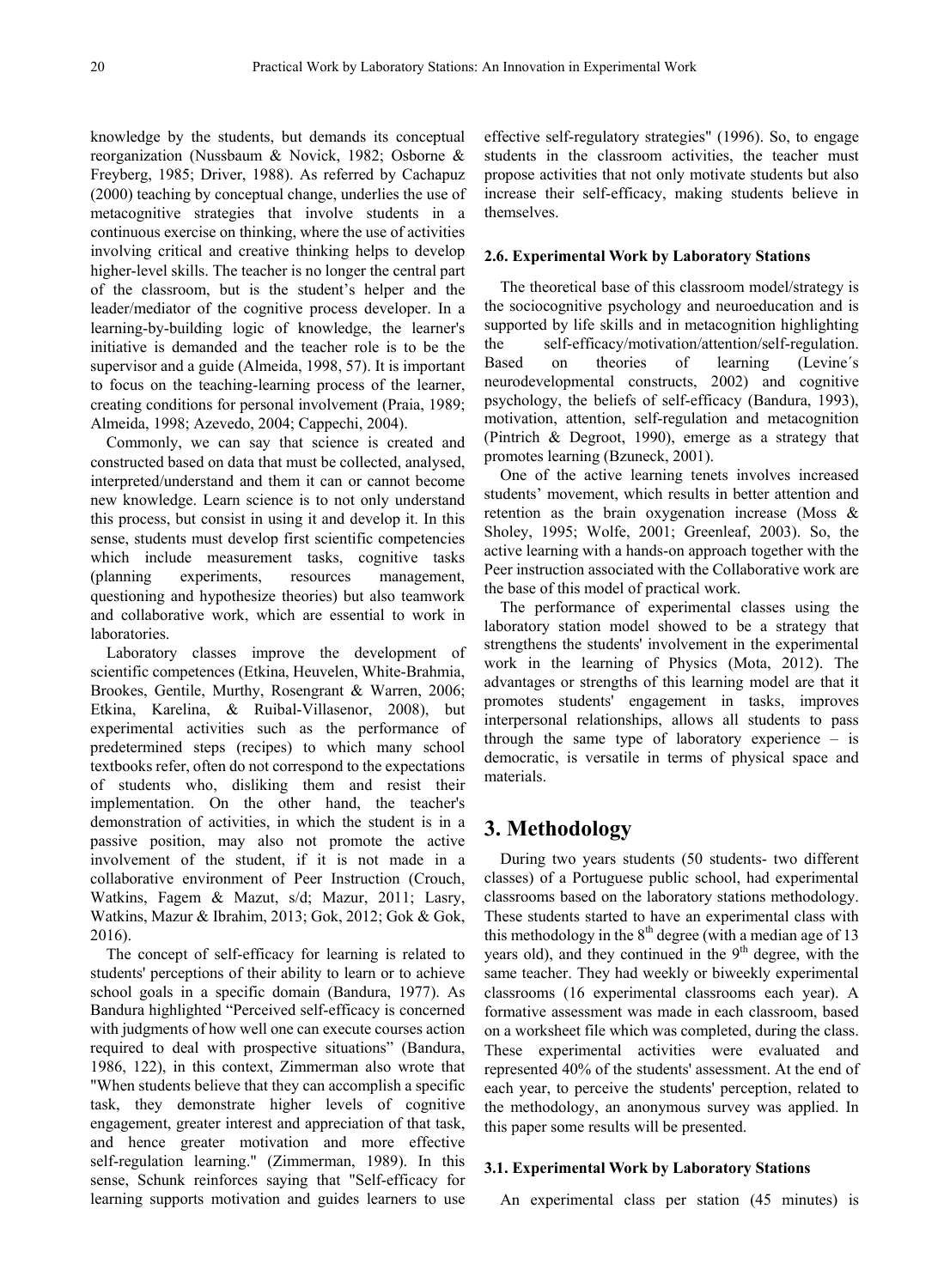organized around four tasks (each carried out in 10 minutes, for a better operationalization) that have in common the theme, but which are distinct in the equipment / materials that they use as well as to the purpose of each, Figure 1 A and B.



B

**Figure 1.** Some laboratory station's tasks proposed for students in the 8th year to study the corpuscular theory (A) and in the 9th degree, to study the Periodic table of the elements (B). Each panel represents a different task that will develop different contents and experimental goals. (A) Tasks developed by students during the classroom in the  $8<sup>th</sup>$  year: 1- Analysis of the Pressure in gases and liquids; 2- Diffusion of a pigment in water and the diffusion of a perfume (that is placed in the balloon); 3- Introduction of flour into a cup with beans to perceive that there is space between particles; 4- Measure the volume of water at different temperatures (hot and cold (with ice)) and the effect of water temperature on an air balloon. (B) Tasks developed by students during the classroom in the  $9<sup>th</sup>$  year: 1-Reaction of alkali metals with water; 2-magnesium reaction (alkaline earth metal with water); 3- Verification of physical properties of substances, which distinguish metals from non-metals): metallic brilliance, electrical conductivity and malleability; 4- Film with experience related with the halogens

The proposed tasks/activities may involve the development of simple skills (measurements, observations, simulations, manipulation of materials) to develop more complex scientific skills (interpretation of results, planning of activities). The fact that for 45 minutes the students perform four different activities, that could be measurements or material manipulation, computational simulations, exercises, activity planning, visualization of a small film (with experimental activities) and accomplishment chemical or physical experiments, is not only a challenge for the teacher but also to the students. It should be highlighted that students only know the experiments theme in the previous lesson, to allow students to learn about it.

The teacher forms homogeneous groups (considering the knowledge level) of three students, who will perform all the activities/tasks during the lesson. To each group, the teacher delivers a lab worksheet with instructions, questions and task exploration.

The students at each lab-station, follow the specifications of the worksheets, passing to the next station after the end of the time reserved for each task (which is sonically signed with a timer). At the end of the class, the students submit the lab sheet for formative assessment. Some examples of laboratory stations in physics can be found on the Faraday project page (http://faraday.fc.up.pt) and are explored in some published papers.

The role of the teacher in this student-focused classroom is to supervise and monitor the activities of the groups and provide support and feedback to the students. The advantages of this methodology include the rationalization of materials, the versatility of tasks, the profitability of class time, personalized teaching, promotion of group work, achievement in any classroom (no need to be the laboratory), use of Kit previously prepared, applied at any level of education (these advantages are recognized by the students).

This classroom methodology implies very carefully classroom planning and management, with the teacher to delineate in detail the activities to be carried out in the next class, to articulate with the experimental classes. The experimental session with lab stations is followed by teacher correction of the laboratory worksheet. In the next classroom teacher must give feedback to the class of their laboratory work, giving recommendation and presenting a formative assessment. Students must reflect and promote if necessary self-changes in behaviour, attitudes and in strategies to learn, Figure 2.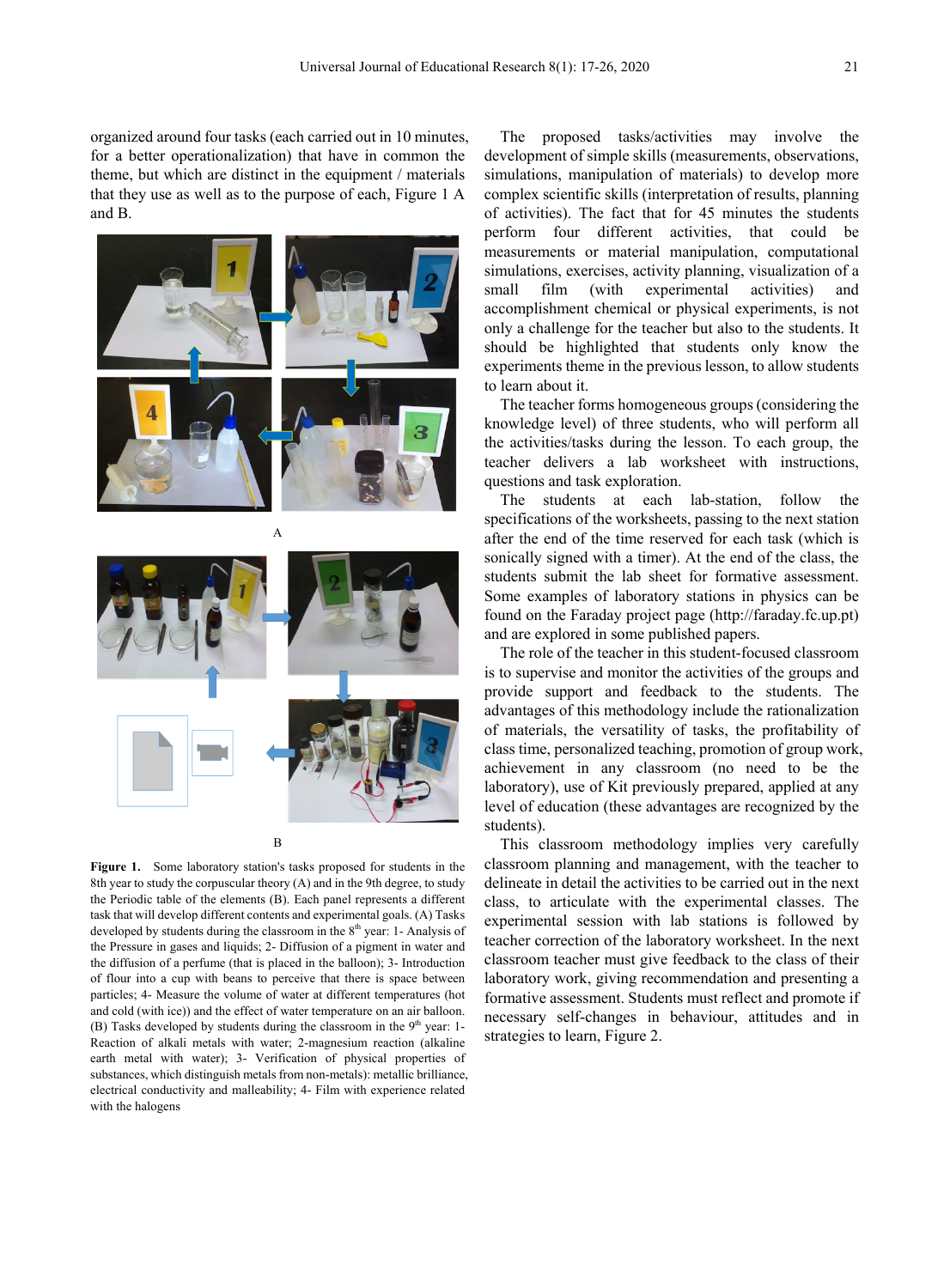

**Figure 2.** How it works- the principles steps of this methodology

All these levels of operationalization suppose a continuous and formative assessment with descriptive and evaluative character. In this context, feedback is essential to achieve the goal of this methodology. Students must know what they must change (attitudes, learning methodologies, habits of mind) to accomplish the tasks and learn better. They also must understand that the peer instruction and the evaluation (formative) process are instruments of learning and that the assessment that they make of the other members of the team, at the end of each period, is essential to a good teamwork (Mota, Lopes dos Santos, Ribau & Esperto, 2016 and 2019).

## **4. Results**

To understand the metacognitive and self-efficacy implications of the use of this model of experimental classes, practical classes were implemented using laboratory stations (in the field of Chemistry and Physics), regularly during two years in two classes of primary education in a Portuguese public school. For this purpose, the teacher carried out a training course titled "Fluctuation and Law of Archimedes in Basic Education: Laboratorial Stations". The first year of application of this model was carried out in collaboration with Ana Rita Mota (researcher at the University Physics Center Porto) with research work carried out and published in the area.

During these two years, laboratory charts and data sheets were created in the area of Chemistry and the existing data sheets in the area of physics (http://faraday.fc.up.pt) were adapted, taking into account the materials and the time available. Some pre-tests and post-tests in chemistry and physics contents were used to perceive the students' performance and achievements but also learning outcomes.

At the end of the first and second year of application, questionnaires were applied to the students regarding the students' perceptions of the performance of experimental activities by laboratory stations, but also regarding the teamwork and the learning process.

It was possible to verify, through surveys, that there was an increase in the number of students considering that the laboratory classes contribute to like this discipline (82% in the  $8<sup>th</sup>$  year to 100% in the 9<sup>th</sup> year).

The number of students who considered that with the division of time by different tasks during the class promoted better use of time and as a consequence, they consider the class time was more profitable. This vision, increased (57% in the  $8<sup>th</sup>$  year to 72% in the 9<sup>t</sup>h year).

The students recognize that in the laboratory classes with stations the teacher gives more individual support, but also promotes the more individualized teaching process (84% in the  $8<sup>th</sup>$  year and  $87\%$  in the  $9<sup>th</sup>$  grade) which promotes in their opinion the autonomy but also the development of their knowledge.

For students, group learning activities and peer instruction allowed better learning  $(77\%$  in the  $8<sup>th</sup>$  year and  $82\%$  in the 9<sup>th</sup> year). As the formation of homogeneous groups by the teacher, they consider that was a fairer way of organizing students (63% in the  $8<sup>th</sup>$  year and 72% in the  $9<sup>th</sup>$  year).

Students consider that is essential to evaluate these activities. For them, if for lab station worksheet did not exist evaluation, they would have learned less (52% in the  $8<sup>th</sup>$  year and 72% in the 9<sup>th</sup> year).

It is important to emphasize that their perception of the importance of some classroom activities has changed over the years. They in the  $9<sup>th</sup>$  give a greater emphasis on laboratory classes, teacher's explanation (including feedback) and on class issues (regularly used in benchmarking. The individualized-study maintains its degree of importance (almost all students consider it very important).

It is interesting to perceive why they don't have better results, although they like classroom activities, and they are engaged in doing the tasks proposed. A question was a question regarding success in the discipline was posed "Why do you think you have not been able to get better results at physics and chemistry?" Regarding their results about the self-efficacy, they justify their results with the lack of individual study and the lack of concentration in the classroom and at home. It´s important to highlight that there is an increasing percentage of students, from  $8<sup>th</sup>$  to  $9<sup>th</sup>$ degree, that refers to dislike the discipline and that perceive that they need to know how to study the discipline, Figure 3.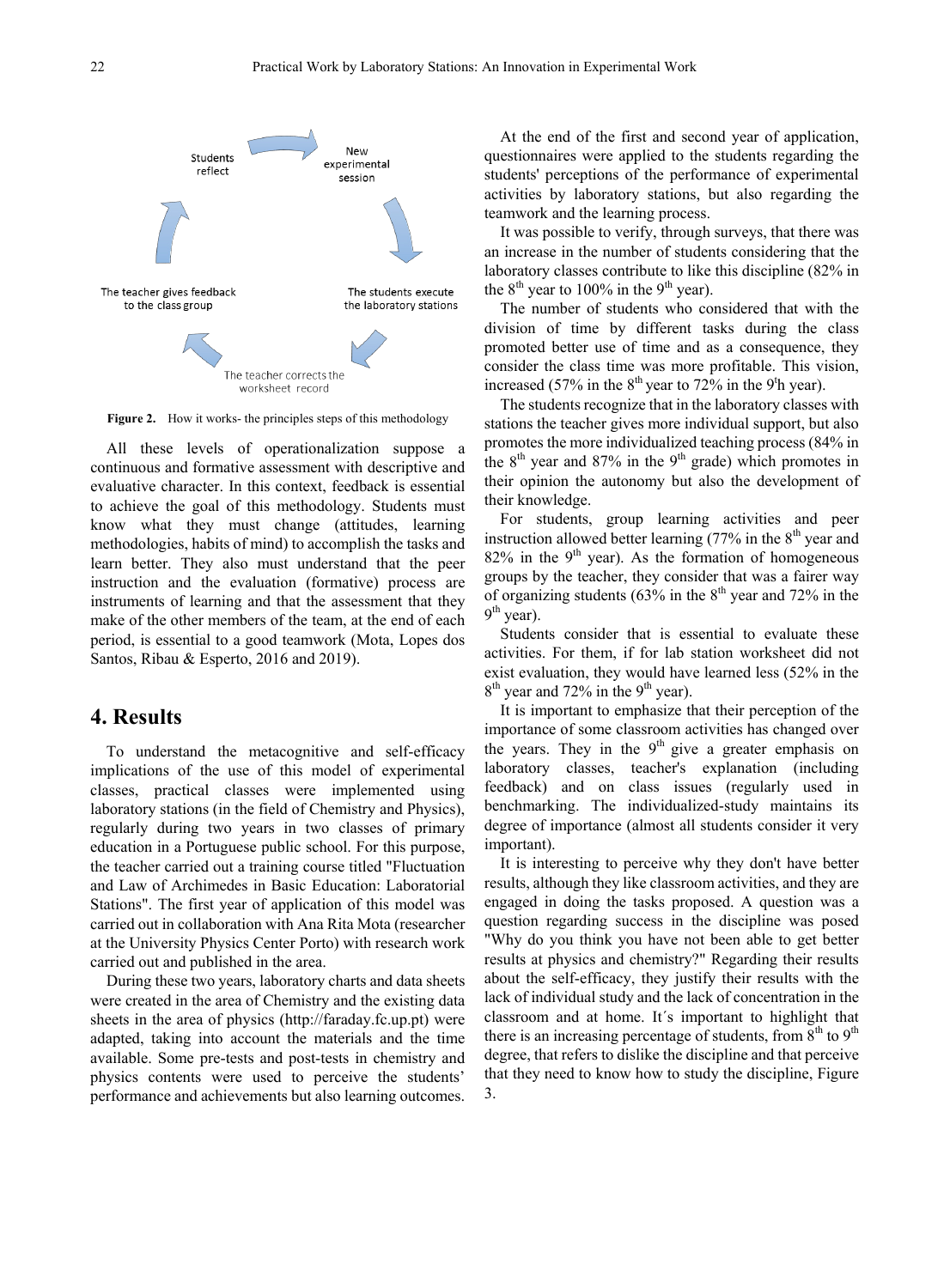

**Figure 3.** Percentage of students, in the 8th and 9th degree, that answered the question, "Why do you have not been able to get better results at physics and chemistry?"



**Figure 4.** Percentage of students, in the 8th and 9th degree, that answered the question, "Do you consider that the discipline of physics and chemistry was more demanding than the others?"

Although the lack of study could be related to the decrease of motivation and /or self-efficacy of the students, which may mean that this model of experimental learning did not work as intended, it must be highlighted that this is not a particular problem of this students but of all students in this school. And is a problem that is difficult to resolve since is rooted in the scholar culture of these students.

We can also argue that this methodology is not appropriated to students or not good enough to train students. But as the students say in the survey, they enjoy the lab station classroom (almost 100 % in both years), because is dynamic and hands-on (for 95% of the students in the 8th year and 87% in the 9th year they prefer these classes

There is an improvement in the behaviour of the students in the classroom and greater interest and engagement of the students in the activities of the classroom. However, despite this improvement, the number of students with a level of less than or equal to three (medium level) is maintained (comparing the  $8<sup>th</sup>$  year with the  $9<sup>th</sup>$  year), increase the number of students with four, and the number of students with level five (maximum level) decrease. This decrease may be related to the increase in the number of students that refers that their chemistry and physics evaluation is due to lack of study and by the perception of an increase of the requirement in the discipline. This increase in the level of performance and demand is related to the physics and chemistry curriculum content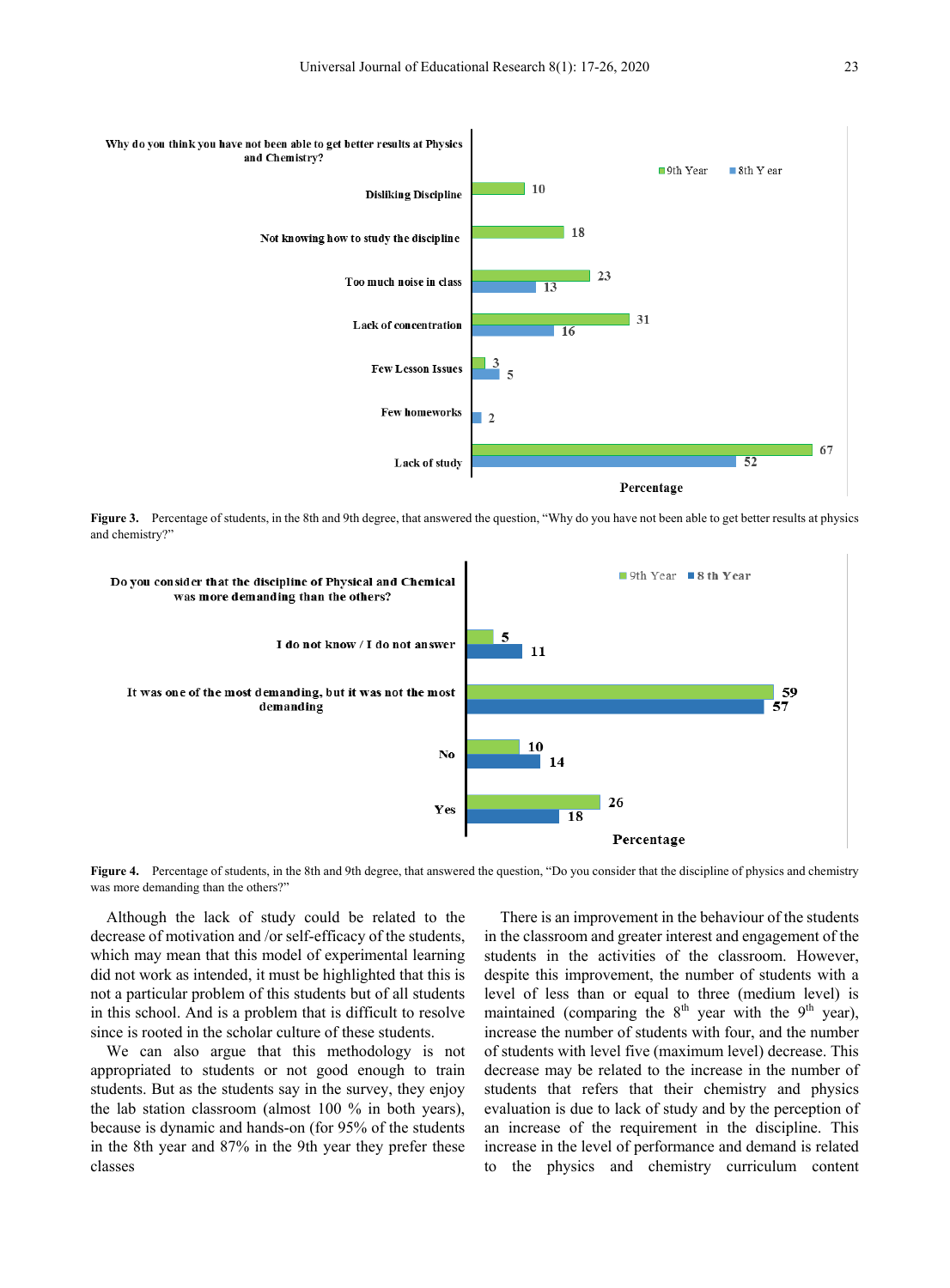itself  $<sup>1</sup>$  $<sup>1</sup>$  $<sup>1</sup>$  once the students' must master mathematics content</sup> especially in the  $9<sup>th</sup>$  year, Figure 4.

Perceive the causes of the (in) success of the discipline (physics and chemistry) from the students' point of view may help to overcome the problem.

Based on the students 'responses, it was possible to perceive that this is a strategy that promotes the development of competences, increases students' motivation and their self-efficacy. However, a more in-depth study of their impact on learning will be needed. This study will be developed and deepened in the coming years.

# **5. Conclusions**

This teaching-learning methodology based on sociocognitive psychology aims to increase self-efficacy, motivation and self-regulation, but also to develop scientific competencies and knowledge.

The change in the learning environment (a more friendly one), the use of fast and varied tasks (4 different lab stations and not a single 40-minute task was one of the changes to the learning environment).

Use teamwork (homogeneous groups) and peer instruction not only promote stronger connections between the students, but they also learned to listen to each other and to respect opinions different from their own. The Collaborative work between students is essential to fulfilling the aims of this methodology as well the peer instruction and active learning.

The knowledge construction with peers allows students to develop critical thinking and argumentation. Thinking based on real data, as learning tools, allowed students to obtain better results regarding scientific skills. They learn the importance of the observation, collecting data, write and organize them correctly.

Some students' change their attitudes in the classroom (started to collaborate on the tasks being engaged during the classroom, even they didn´t complete all them correctly) and is visible an increased motivation (they are engage). Students usually with poor assessment in summative evaluation (writing tests) increase their achievement and motivation.

It is important to emphasize, the importance of teacher management independence and their autonomy to choose methodologies that can increase the learning in science. But, it is also important to have in mind that the teacher must follow the science core curriculum.

It´s interesting to highlight that the learning process is

 $\overline{a}$ 

not linear as Etkina and co-workers observed in 2006 and 2008, in higher education. Students sometimes are not so dedicated to the experimental work, and the learning outcomes only can be observed after a period of regular application of this methodology.

In this research, it was also perceived these variations too, but as Etkina recommended, to diminish this effect the experimental classroom was regular (weekly or biweekly), which allowed students to systematically train scientific skills. It was possible to observe better attitudes towards material manipulation, teamwork, and engagement in classroom activities. So, experimental work with lab stations should be applied regularly.

Tasks should be planned on the bases of the alternative conception or misconceptions, to develop scientific skills.

Experimental work by lab stations is a hands-on model and is essential for this model a continuous and formative evaluation in which teacher feedback is an essential tool. The feedback should not be only evaluative but also descriptive feedback with suggestions for improvement, questioning the coherence of the results with the theory, promoting the reflection about the activities.

Some final considerations should be made regarding the implementation of this methodology. The collaborative work among students should be implemented in all classrooms (in different disciplines), and groups should be maintained.

Individual assessment instruments should be regularly performed (fortnightly) and should be of short duration (20-25 minutes), and multiple-choice questions or open questions (problem resolution, interpretation of experimental results) maybe use (Black & Wiliam, 1998; Ferrão, 2010). It should be noted that the laboratory worksheet held in a group should weigh in the evaluation of each student (30-40%) since only then their teamwork is recognised, and the students perceive the result of their commitment.

## **REFERENCES**

- [1] Almeida, L. (1996) Cognition and learning: how your conceptual approach can favor cognitive performance and school achievement. Psicologia: Teoria, Investigação e Prática, I, 17-32.
- [2] Almeida, L. (1998) School learning: difficulties and prevention. In Almeida & Tavares (Orgs.). Conhecer, aprender, avaliar (pp.51-74). Porto: Porto Editora.
- [3] Ausubel, D., Novak, J. & Hanesian, H. (1980). Educational Psychology. Rio de Janeiro: Editora Interamericana.
- [4] Azevedo, M. (2004). Teaching by research: problematizing classroom activities. In Carvalho, A. (Orgs.). Ensino de Ciências. Unindo a pesquisa e a prática (19-34).
- [5] Bandura, A. (1977). Social learning theory. Englewood

<span id="page-7-0"></span><sup>1</sup>The eighth-year physics and chemical curriculum focuses on chemical reactions, sound and light. The ninth year curriculum themes are motion (graphical, kinematic analysis), the motion and forces (newton's laws), and motion and energy. Also studied in the ninth year are electricity and the organization of chemical elements, the atomic structure and chemical bonding.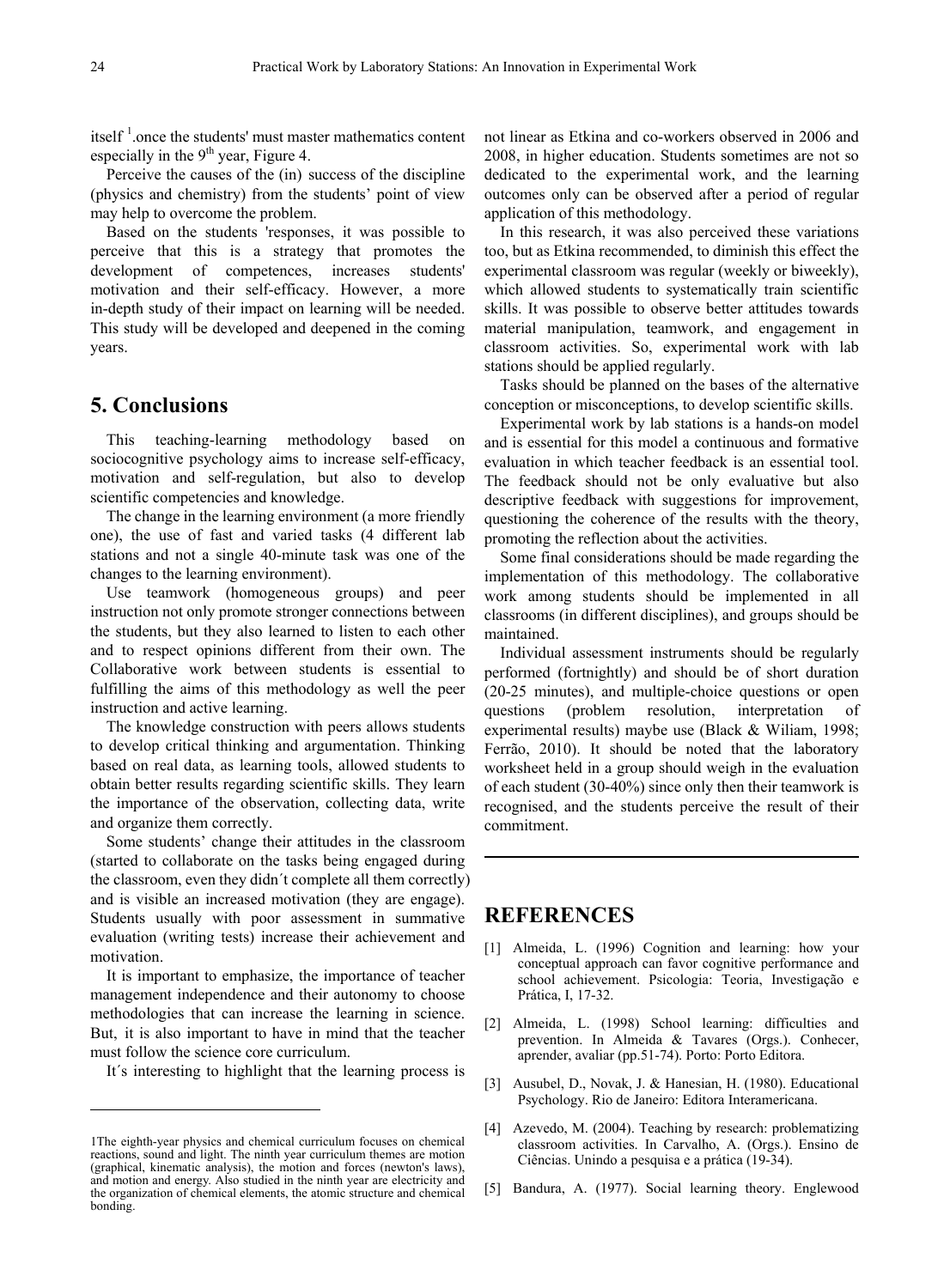Cliffs, N. J.: Prentice-Hall.

- [6] Bandura, A. (1986). Social foundations of thought & action: A social cognitive theory. New Jersey: Prentice-Hall.
- [7] Bandura, A. (1993). Educational Psychologist, 28, 117-130.
- [8] Black, P. & Wiliam, D. (1998).Assessment and classroom learning. Assessment in Education, 5, 7- 74.
- [9] Beber, B., Silva, E. & Bonfiglio, S. (2014). Metacognition as a learning process. Rev. Psicopedagogia, 31, 144-151.
- [10] Bettencourt, T., & Amaral, I. (1994). The plants nutrition. In F. Cachapuz (Orgs.), Ensino das ciências e formação de professores: Projecto MUTARE 3. (33-87). Aveiro: Universidade de Aveiro.
- [11] Bray, S., Shimojo, S. & O'Doherty, J. (2007). Direct instrumental conditioning of neural activity using functional magnetic resonance imaging-derived reward feedback. Journal of Neuroscience, 27(28), 7498-7507.
- [12] Bruner, J. (1961). The act of discovery. Harvard Educational Review, 31, 21-32.
- [13] Bzuneck, J. (2001). In the motivation of the Learner: Contributions of Contempo-rary Psychology. Boruchovitch & J.A. Bzuneck (Org.). Petrópolis: Editora Voices, 116-133.
- [14] Cappechi, M. (2004). Argumentation in a physics class. In Carvalho, A. (Orgs.). Ensino de Ciências. Unindo a pesquisa e a prática (59-76).
- [15] Cachapuz, A., Praia, J., & Jorge, M. (2000). Science Teaching Perspectives. In A. Cachapuz (Org.), Formação de Professores de Ciências. Porto: CEEC.
- [16] Cachapuz, A. (1995). Science teaching for excellence learning. In: Carvalho, A (Org.), Novas Metodologias da Educação. Porto: Porto Editora, 350-385.
- [17] Cachapuz, A. Praia, João & Jorge, M. (2000). Reflection on science teaching perspectives: contributions to a new Curriculum Orientation - Teaching by Research. Revista de Educação, 9, 69-78.
- [18] Crouch, C., Watkins, J., Fagen, A. & Mazur, E. (without data). Peer Instruction: engaging students one-on-one, all at once. Research –based reform of university physics, 1-55.
- [19] Damasio, A. (1994). Descartes' error: Emotion, reason and the human brain. New York: Avon Books.
- [20] Damasio, A. (2002). Remembering when. Scientific American, 287(3), 66.
- [21] Damasio, A. (2004). The neural basis of social behaviour. In S. Marcus, Neuroethics. Mapping the field (pp. 100-107). New York: Dana Press.
- [22] Driver, R. (1988). A constructivist approach to curriculum development in Science. Enseñanza de las Ciencias, 6, 109-120.
- [23] Etkina, E., Karelina, A., Ruibal-Villasenor. A. (2008) Physical review special topics. Physics educational research, 4, 020108 -1. 020108-15.
- [24] Etkina, E., Van Heuvelen, A., White-Brahmia, S., Brookes, D., Gentile, M., Murthy, S., Rosengrant, D., Warren, A.

(2006). Physical review special topics-physics educational research, 2, 020103-1 - 020103-15.

- [25] Faria, M., & Marques, L. (1994). The Earth in the Solar System. In F. Cachapuz (Org.), Ensino das ciências e formação de professores: Projecto MUTARE 3 (152– 34). Aveiro: Universidade de Aveiro.
- [26] Ferrão, M. (2010). E-assessment within the bologna paradigm: evidence from Portugal. Assessment & Evaluation in Higher Education, 35, 819–830.
- [27] Goswami, U. (2006). Neuroscience and education: from research to practice. Nature Reviews Neuroscience, 7, 406-413.
- [28] Gok, T. (2012). The Effects of Peer Instruction on Students' Conceptual Learning and Motivation. Asia-Pacific Forum on Science Learning and Teaching, 13, Article 10.
- [29] Gok, T. & Gok, O. (2016). Peer instruction in chemistry education: Assessment of students' learning strategies, conceptual learning and problem solving. Asia-Pacific Forum on Science Learning and Teaching, 17, Article 9.
- [30] Greenleaf, R. (2003). Motion and emotion in student learning. Education Digest, 69, 37-42.
- [31] Inchausti de Jou, G. & Sperb, T. (2006). Metacognition as a regulatory strategy for learning. Psicologia: Reflexão e crítica, 19, 177-185.
- [32] Lasry, N., Watkins, J., Mazur, E. & Ibrahim, A. (2013). Response times to conceptual questions. American Journal Physics, 81, 703-706
- [33] LeDoux, J. (1996). The emotional brain: The mysterious underpinnings of emotional life. New York: Simon & Schuster.
- [34] LeDoux, J. (2000). Emotion circuits in the brain. Annual Review of Neuroscience, 23(1), 155-184.
- [35] Levine, M. (2000). A mind at a time. New York: Simon & Schuster.
- [36] Loureiro, M. (1993). Alternative Conceptions (misconceptions) in Physics: electricity basics concepts,. In F. Cachapuz (Coord.), Ensino das ciências e formação de professores: Projecto MUTARE 2 (39-74). Aveiro: Universidade de Aveiro.
- [37] Martins, I. (1993). Misconcepts about energy in Chemistry. In F. Cachapuz (Coord.), Ensino das ciências e formação de professores: Projecto MUTARE 2 (7-38). Aveiro: Universidade de Aveiro.
- [38] Mazur, E. (1997) Peer Instruction: a user's manual. Prentice Hall Inc., Upper Saddle River, New Jersey.
- [39] Moss, M. & Scholey, A.B. (1995). Oxygen administration enhances memory formation in healthy young adults. Psychopharmacology 124, 255-260.
- [40] Moreira, M. & Masini, E. (1982). Meaningful Learning: David Ausubel's Theory. São Paulo: Editora Moraes.
- [41] Mota, R. (2012). Practical test of the Movement Core knowledge in teaching of Physics in Portugal. Phd Thesis, University of Porto.
- [42] Mota, R., Lopes dos Santos, J., Ribau, I., Esperto, P. (2016).